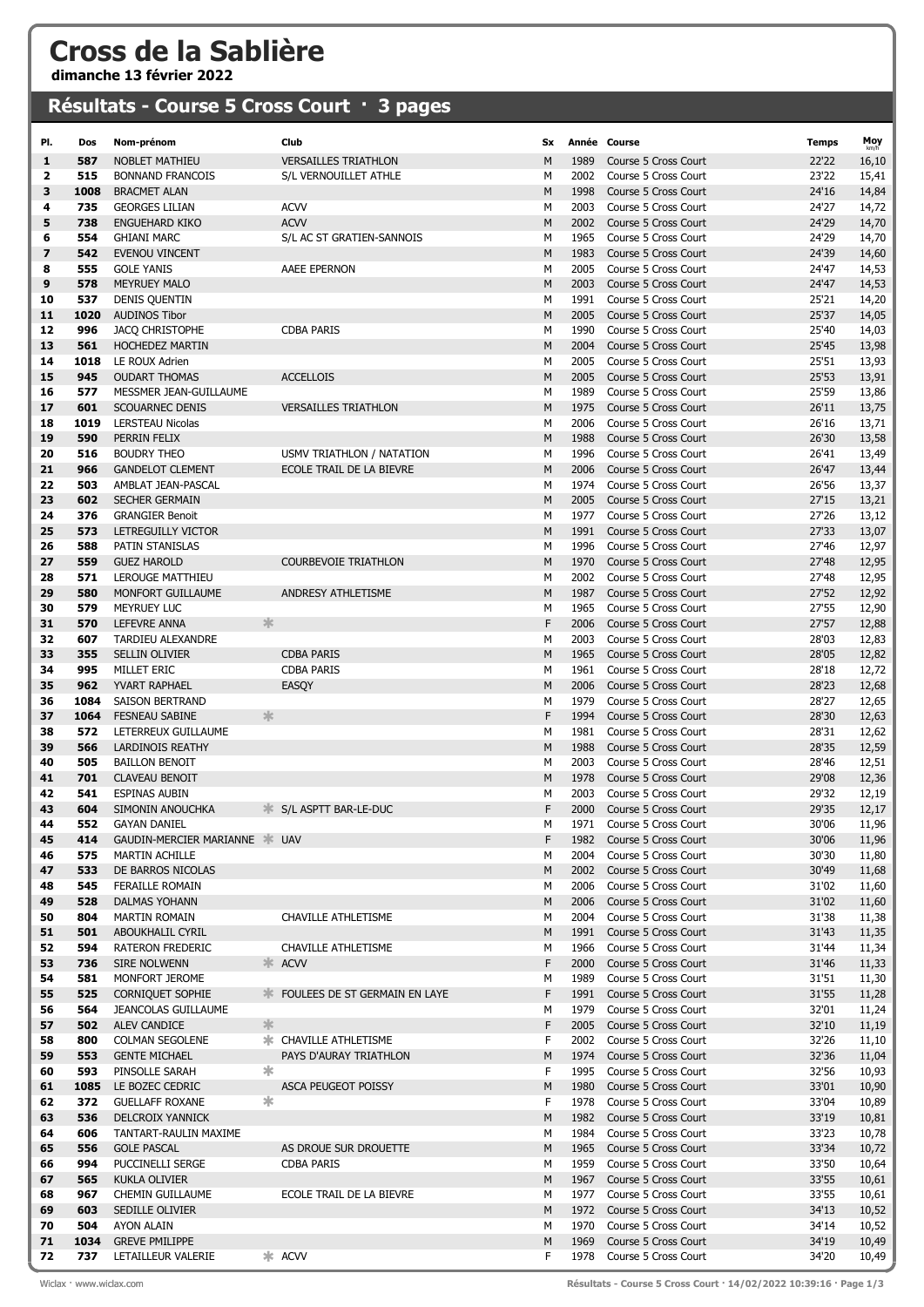| PI.        | Dos         | Nom-prénom                                           |               | Club                                     | Sx.    |              | Année Course                                 | <b>Temps</b>   | Moy          |
|------------|-------------|------------------------------------------------------|---------------|------------------------------------------|--------|--------------|----------------------------------------------|----------------|--------------|
| 73         | 998         | <b>BOCHATON THIERRY</b>                              |               | <b>CDBA PARIS</b>                        | м      | 1967         | Course 5 Cross Court                         | 34'25          | 10,46        |
| 74         | 694         | <b>JULES SAMUEL</b>                                  |               |                                          | м      | 1988         | Course 5 Cross Court                         | 34'26          | 10,45        |
| 75         | 1033        | DERRADJI ORIANE                                      | 氺             |                                          | F      | 2005         | Course 5 Cross Court                         | 34'30          | 10,43        |
| 76         | 547         | <b>FOUCHE OLIVIER</b>                                |               |                                          | м      | 1975         | Course 5 Cross Court                         | 35'08          | 10,25        |
| 77         | 999         | <b>BELLET ALBAN</b>                                  |               | <b>CDBA PARIS</b>                        | M      | 1963         | Course 5 Cross Court                         | 35'16          | 10,21        |
| 78         | 509         | <b>BARILLER CATHERINE</b>                            | *             |                                          | F      | 1963         | Course 5 Cross Court                         | 35'53          | 10,03        |
| 79         | 508         | <b>BARILLER JEAN-LUC</b>                             |               |                                          | M      | 1964         | Course 5 Cross Court                         | 35'58          | 10,01        |
| 80         | 546         | FLOCH OLIVIER                                        |               |                                          | М      | 1975         | Course 5 Cross Court                         | 36'09          | 9,96         |
| 81         | 344         | <b>MAIGA Waynaw</b>                                  |               |                                          | M      | 2005         | Course 5 Cross Court                         | 36'28          | 9,87         |
| 82         | 589         | PAYRARD ROXANE                                       | ∗             |                                          | F      | 1992         | Course 5 Cross Court                         | 36'40          | 9,82         |
| 83         | 535         | <b>DELCROIX MARIE</b>                                | $\frac{1}{2}$ |                                          | F      | 1982         | Course 5 Cross Court                         | 36'41          | 9,81         |
| 84         | 521         | <b>CHANTEUX BERNARD</b>                              |               |                                          | М      | 1973         | Course 5 Cross Court                         | 36'51          | 9,77         |
| 85         | 598         | SCHELKER ANNE-JULIE                                  |               | S/L PLESSIS ROBINSON AC                  | F      | 1978         | Course 5 Cross Court                         | 37'10          | 9,69         |
| 86         | 562         | HOCHEDEZ JULIETTE                                    | ∗             |                                          | F      | 2006         | Course 5 Cross Court                         | 37'10          | 9,69         |
| 87         | 801         | LE LOUPP WIPF ALIX                                   |               | * CHAVILLE ATHLETISME                    | F      | 2006         | Course 5 Cross Court                         | 37'34          | 9,58         |
| 88         | 608         | <b>VATAN STEPHANE</b>                                |               |                                          | м      | 1979         | Course 5 Cross Court                         | 37'43          | 9,54         |
| 89         | 592         | PICOT PIERRE                                         |               |                                          | M      | 1952         | Course 5 Cross Court                         | 37'50          | 9,52         |
| 90         | 1099        | <b>BLANCMARD CAROLINE</b>                            | *             |                                          | F      | 1980         | Course 5 Cross Court                         | 37'55          | 9,49         |
| 91<br>92   | 532<br>550  | DAVID ODRAN                                          |               |                                          | M<br>м | 1983<br>1981 | Course 5 Cross Court<br>Course 5 Cross Court | 38'21          | 9,39         |
| 93         | 599         | <b>GARCIA NICOLAS</b><br><b>SCHNEEGANS CHARLOTTE</b> | 氺             |                                          | F      | 1990         | Course 5 Cross Court                         | 38'36<br>38'39 | 9,33<br>9,31 |
| 94         | 600         | <b>SCHNEEGANS EMILIEN</b>                            |               |                                          | М      | 1990         | Course 5 Cross Court                         | 38'39          | 9,31         |
| 95         | 540         | <b>ESPINAS MARINE</b>                                | $\frac{1}{2}$ |                                          | F      | 1973         | Course 5 Cross Court                         | 38'52          | 9,26         |
| 96         | 534         | DEGON PIERRE-FREDERIC                                |               |                                          | м      | 1982         | Course 5 Cross Court                         | 39'02          | 9,22         |
| 97         | 526         | <b>CORNIQUET MARIE</b>                               | 氺             |                                          | F      | 1994         | Course 5 Cross Court                         | 39'10          | 9,19         |
| 98         | 605         | SOURICE ALEXANDRE                                    |               |                                          | м      | 1982         | Course 5 Cross Court                         | 39'10          | 9,19         |
| 99         | 519         | <b>CAILLE XAVIER</b>                                 |               |                                          | M      | 1983         | Course 5 Cross Court                         | 39'12          | 9,18         |
| 100        | 524         | <b>CORNIQUET MICHELE</b>                             |               | <b>* FOULEES DE ST GERMAIN EN LAYE</b>   | F      | 1957         | Course 5 Cross Court                         | 39'28          | 9,12         |
| 101        | 596         | <b>RENAULT ERIC</b>                                  |               |                                          | М      | 1963         | Course 5 Cross Court                         | 39'36          | 9,09         |
| 102        | 506         | <b>BAILLON JACQUES</b>                               |               |                                          | м      | 1964         | Course 5 Cross Court                         | 39'37          | 9,09         |
| 103        | 574         | LOSTEC MONFORT DELPHINE *                            |               |                                          | F      | 1984         | Course 5 Cross Court                         | 39'40          | 9,08         |
| 104        | 411         | MARQUET-ELLIS QUITTERIE                              |               | <b>≭</b> UAV                             | F      | 1972         | Course 5 Cross Court                         | 39'43          | 9,06         |
| 105        | 544         | <b>FAULLIMMEL CLAIRE</b>                             | 氺             |                                          | F      | 1969         | Course 5 Cross Court                         | 39'55          | 9,02         |
| 106        | 520         | CARVALHEIRA JOSE                                     |               |                                          | М      | 1970         | Course 5 Cross Court                         | 39'55          | 9,02         |
| 107        | 514         | <b>BON LEA</b>                                       | $\frac{1}{2}$ |                                          | F      | 1957         | Course 5 Cross Court                         | 39'57          | 9,01         |
| 108        | 538         | <b>DOUSSIN THIERRY</b>                               |               |                                          | м      | 1959         | Course 5 Cross Court                         | 39'59          | 9,00         |
| 109        | 739         | <b>MORIN DELPHINE</b>                                |               | * ACVV                                   | F      | 1977         | Course 5 Cross Court                         | 40'00          | 9,00         |
| 110        | 591         | PEYREDIEU SIXTINE                                    | ∗             |                                          | F      | 2004         | Course 5 Cross Court                         | 40'01          | 9,00         |
| 111        | 1053        | LENCLOS SEBASTIEN                                    |               |                                          | M      | 1972         | Course 5 Cross Court                         | 40'04          | 8,99         |
| 112        | 563         | <b>JANNIER VINCENT</b>                               |               |                                          | м      | 1974         | Course 5 Cross Court                         | 40'25          | 8,91         |
| 113        | 584         | <b>MOULIN FRANCOIS</b>                               |               |                                          | M      | 1948         | Course 5 Cross Court                         | 40'25          | 8,91         |
| 114        | 539         | <b>DUBEUF FRANCOIS</b>                               |               |                                          | м      | 1951         | Course 5 Cross Court                         | 40'27          | 8,90         |
| 115        | 585         | <b>NGUYEN ALIZEE</b>                                 | 氺             |                                          | F      | 1987         | Course 5 Cross Court                         | 40'32          | 8,88         |
| 116        | 712         | <b>OUALID GERALD</b>                                 |               |                                          | М      |              | 1966 Course 5 Cross Court                    | 40'47          | 8,83         |
| 117        | 549         | <b>GAILLARD HERMELINE</b>                            | ∗             |                                          | F      | 2003         | Course 5 Cross Court                         | 40'50          | 8,82         |
| 118<br>119 | 343<br>1039 | <b>BAHLOUL IMEN</b><br><b>NARBEBURV ALICE</b>        | 氺             |                                          | м<br>F | 1977<br>2004 | Course 5 Cross Court<br>Course 5 Cross Court | 40'51<br>40'53 | 8,81         |
| 120        | 507         | BARBIER DE CHALAIS SYLVIE *                          |               |                                          | F      | 1963         | Course 5 Cross Court                         | 40'56          | 8,81<br>8,79 |
| 121        | 586         | NICOURD SANDRINE                                     | 氺             |                                          | F      | 1967         | Course 5 Cross Court                         | 42'50          | 8,40         |
| 122        | 700         | AFONSO ANABELLE                                      | ∗             |                                          | F      | 1980         | Course 5 Cross Court                         | 42'58          | 8,38         |
| 123        | 543         | <b>FARGE BEATRICE</b>                                |               | S/L AIX ATHLE PROVENCE                   | F      | 1954         | Course 5 Cross Court                         | 43'33          | 8,27         |
| 124        | 997         | <b>GASCHER Alain</b>                                 |               |                                          | м      | 1982         | Course 5 Cross Court                         | 43'52          | 8,21         |
| 125        | 1000        | OTTENWAELTER THIBAUD                                 |               | CHAVILLE ATHLETISME                      | М      | 1989         | Course 5 Cross Court                         | 43'53          | 8,20         |
| 126        | 576         | <b>MARTIN STEPHANE</b>                               |               |                                          | м      | 1965         | Course 5 Cross Court                         | 43'57          | 8,19         |
| 127        | 968         | <b>CHEMIN SIDONIE</b>                                |               | <b>ECOLE TRAIL DE LA BIEVRE</b>          | F      | 1972         | Course 5 Cross Court                         | 44'01          | 8,18         |
| 128        | 527         | COTS DELPHINE                                        |               | <b>* ARTS ET SPORTS NEXTER 197-01-EX</b> | F      | 1974         | Course 5 Cross Court                         | 44'01          | 8,18         |
| 129        | 558         | <b>GOURDAIN GEOFFROY</b>                             |               |                                          | М      | 1998         | Course 5 Cross Court                         | 44'30          | 8,09         |
| 130        | 557         | <b>GOURDAIN ASTRID</b>                               | ∗             |                                          | F      | 1999         | Course 5 Cross Court                         | 44'30          | 8,09         |
| 131        | 511         | <b>BENOLIEL MONIQUE</b>                              |               | <b>EXAMPLE ATHLETISME</b>                | F      | 1951         | Course 5 Cross Court                         | 44'43          | 8,05         |
| 132        | 993         | SERMAGE DENIS                                        |               | <b>CDBA PARIS</b>                        | м      | 1947         | Course 5 Cross Court                         | 45'33          | 7,90         |
| 133        | 409         | LE MIERE AUGUSTIN                                    |               | <b>UAV</b>                               | М      | 1948         | Course 5 Cross Court                         | 45'57          | 7,83         |
| 134        | 548         | FOURNERON CATHERINE                                  | ∗             |                                          | F      | 1970         | Course 5 Cross Court                         | 45'57          | 7,83         |
| 135        | 530         | DANZAS HELENE                                        | $\frac{1}{2}$ |                                          | F      | 1974         | Course 5 Cross Court                         | 46'18          | 7,78         |
| 136        | 413         | <b>LECONTE MONIQUE</b>                               |               | <b>☀ UAV</b>                             | F      | 1952         | Course 5 Cross Court                         | 46'20          | 7,77         |
| 137        | 510         | <b>BEGOC QUENTIN</b>                                 |               |                                          | М<br>F | 2004<br>1975 | Course 5 Cross Court                         | 46'23          | 7,76         |
| 138<br>139 | 1052<br>523 | <b>BOURGEON ISABELLE</b><br><b>COLLOT MARIE</b>      | ∗<br>$\ast$   |                                          | F      | 1977         | Course 5 Cross Court<br>Course 5 Cross Court | 46'25<br>46'52 | 7,76         |
| 140        | 1054        | <b>BEGOC ERIC</b>                                    |               |                                          | м      | 1976         | Course 5 Cross Court                         | 47'01          | 7,68<br>7,66 |
| 141        | 567         | LE FLOCH YANNICK                                     |               |                                          | М      | 1973         | Course 5 Cross Court                         | 47'10          | 7,63         |
| 142        | 582         | MONFORT YVETTE                                       | ∗             |                                          | F      | 1963         | Course 5 Cross Court                         | 47'24          | 7,59         |
| 143        | 560         | <b>GUILLET MANON</b>                                 | $\frac{1}{2}$ |                                          | F      | 2005         | Course 5 Cross Court                         | 47'57          | 7,51         |
| 144        | 583         | MOUEZY FLORENCE                                      | $\ast$        |                                          | F      | 1974         | Course 5 Cross Court                         | 48'02          | 7,49         |
| 145        | 595         | RAUZIER FRETIGNY ISABELLE *                          |               |                                          | F      | 1976         | Course 5 Cross Court                         | 48'59          | 7,35         |
| 146        | 236         | ROCHEFORT FATIHA                                     | ∗             |                                          | F      | 1966         | Course 5 Cross Court                         | 49'09          | 7,32         |
| 147        | 91          | DIARRA AMINATA                                       | $\frac{1}{2}$ |                                          | F      | 1989         | Course 5 Cross Court                         | 49'09          | 7,32         |
| 148        | 568         | LE NARVOR CHRISTINE                                  | ∗             |                                          | F      | 1961         | Course 5 Cross Court                         | 49'56          | 7,21         |
| 149        | 1006        | <b>BOURQUIN BEATRICE</b>                             |               | <b>* UAV</b>                             | F      | 1966         | Course 5 Cross Court                         | 54'22          | 6,62         |
| 150        | 517         | <b>BOUJU VERONIQUE</b>                               | ∗             |                                          | F      | 1964         | Course 5 Cross Court                         | 54'29          | 6,61         |